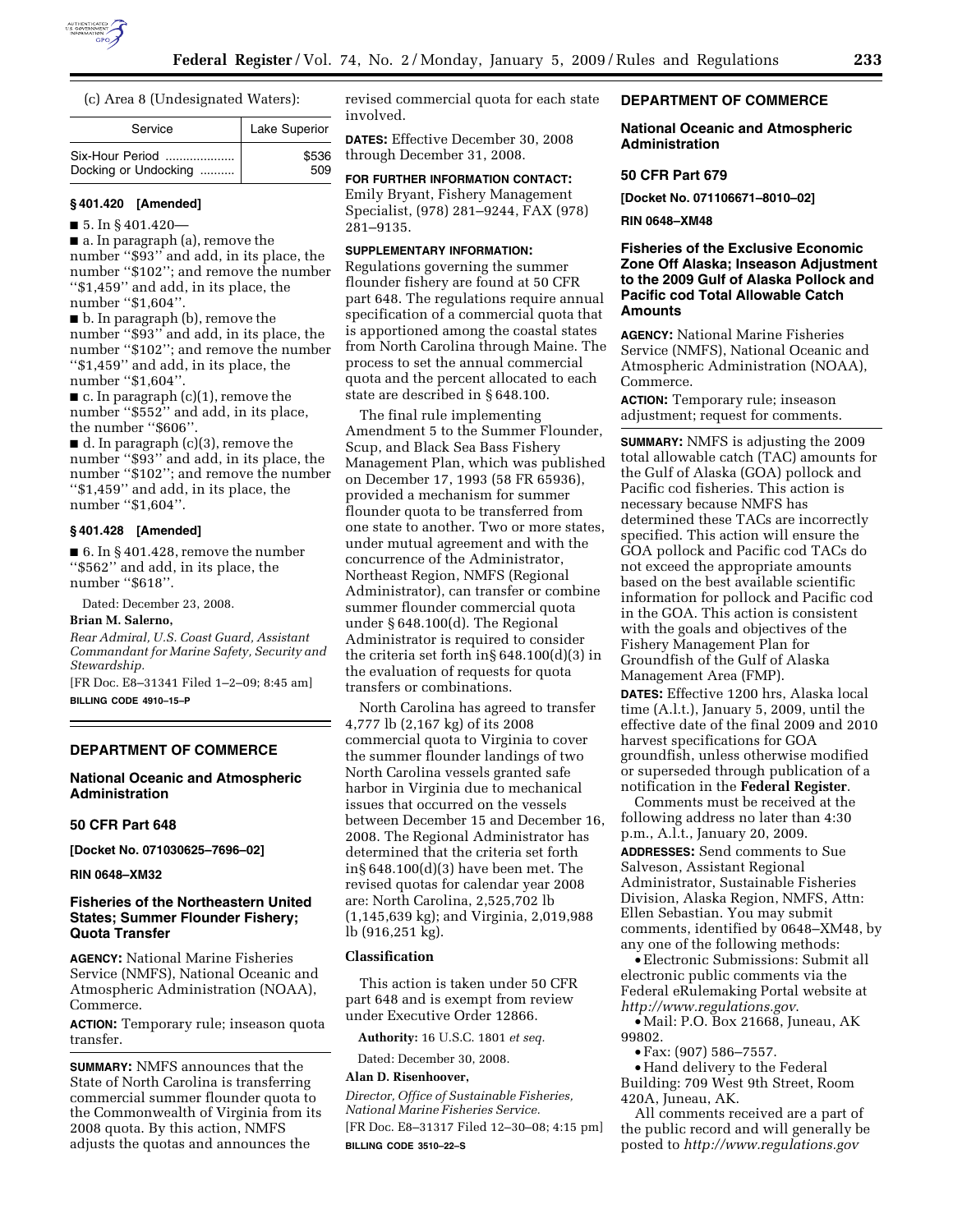without change. All personal identifying information (e.g., name, address) voluntarily submitted by the commenter may be publicly accessible. Do not submit confidential business information or otherwise sensitive or protected information.

NMFS will accept anonymous comments (enter N/A in the required fields, if you wish to remain anonymous). Attachments to electronic comments will be accepted in Microsoft Word, Excel, WordPerfect, or Adobe portable document file (pdf) formats only.

#### **FOR FURTHER INFORMATION CONTACT:**  Obren Davis, 907–586–7228.

**SUPPLEMENTARY INFORMATION:** NMFS manages the groundfish fishery in the GOA exclusive economic zone according to the FMP prepared by the North Pacific Fishery Management Council (Council) under authority of the Magnuson–Stevens Fishery Conservation and Management Act. Regulations governing fishing by U.S. vessels in accordance with the FMP appear at subpart H of 50 CFR part 600 and 50 CFR part 679.

The 2008 and 2009 harvest specifications for groundfish in the GOA (73 FR 10562, February 27, 2008) set the 2009 pollock TAC at 78,170 mt and the 2009 Pacific cod TAC at 50,269 metric tons (mt) in the GOA. In December 2008, the Council recommended a 2009 pollock TAC of 49,900 mt for the GOA, which is less than the 78,170 mt established by the 2008 and 2009 GOA harvest specifications. The Council also recommended a 2009 Pacific cod TAC of 41,807 mt for the GOA, which is less than the 50,269 mt established by the 2008 and 2009 harvest specifications for groundfish in the GOA. The Council's recommended TACs are based on the Stock Assessment and Fishery Evaluation report (SAFE), dated November 2008, which NMFS has determined is the best available scientific information for these fisheries.

Steller sea lions occur in the same location as the pollock and Pacific cod fisheries and are listed as endangered under the Endangered Species Act (ESA). Pollock and Pacific cod are a principal prey species for Steller sea lions in the GOA. The seasonal apportionment of pollock and Pacific

cod harvest is necessary to ensure the groundfish fisheries are not likely to cause jeopardy of extinction or adverse modification of critical habitat for Steller sea lions. The regulations at  $§ 679.20(a)(5)(iv)$  specify how the pollock TAC will be apportioned. The regulations at  $\S 679.20(a)(6)(ii)$  and § 679.20(a)(12)(i) specify how the Pacific cod TAC shall be apportioned.

In accordance with  $§ 679.25(a)(2)(i)(B)$ , the Administrator, Alaska Region, NMFS (Regional Administrator), has determined that, based on the November 2008 SAFE report for this fishery, the current GOA pollock and Pacific cod TACs are incorrectly specified. Consequently, pursuant to  $\S 679.25(a)(1)(iii)$ , the Regional Administrator is adjusting the 2009 GOA pollock TAC to 49,900 mt and the 2009 GOA Pacific cod TAC to 41,807 mt.

Pursuant to  $§ 679.20(a)(5)(iv)$ , Table 6 of the final 2008 and 2009 harvest specifications for groundfish in the GOA (73 FR 10562, February 27, 2008) is revised for the 2009 pollock TACs in the Western, Central, and Eastern GOA consistent with this adjustment.

TABLE 6—FINAL 2009 DISTRIBUTION OF POLLOCK IN THE CENTRAL AND WESTERN REGULATORY AREAS OF THE GULF OF ALASKA; SEASONAL BIOMASS DISTRIBUTION, AREA APPORTIONMENTS; AND SEASONAL ALLOWANCES OF ANNUAL TAC

(Values are rounded to the nearest metric ton)

| Season              | Shumagin<br>(Area 610) |             | Chirikof<br>(Area 620) |             | Kodiak<br>(Area 630) |             | Total <sup>1</sup> |           |
|---------------------|------------------------|-------------|------------------------|-------------|----------------------|-------------|--------------------|-----------|
| А                   | 3,234                  | $(32.01\%)$ | 4,365                  | $(43.21\%)$ | 2,503                | (24.78%)    | 10.102             | (100%)    |
| B                   | 3,233                  | $(32.01\%)$ | 5,413                  | (53.59%)    | 1,455                | $(14.90\%)$ | 10,101             | $(100\%)$ |
| C                   | 4,391                  | (43.47%)    | 2,160                  | (21.38%)    | 3,550                | (35.15%)    | 10.101             | (100%)    |
| D                   | 4.391                  | $(43.47\%)$ | 2,160                  | (21.38%)    | 3,550                | (35.15%)    | 10.101             | $(100\%)$ |
| <b>Annual Total</b> | 15.249                 |             | 14.098                 |             | 11.058               |             | 40.405             |           |

1The West Yakutat and Southeast Outside District pollock TACs are not allocated by season and are not included in the total pollock TACs shown in this table.

Note: As established by § 679.23(d)(2)(i) through (iv), the A, B, C, and D season allowances are available from January 20 to March 10, March 10 to May 31, August 25 to October 1, and October 1 to November 1, respectively. The amounts of pollock for processing by the inshore and offshore components are not shown in this table.

Pursuant to  $§ 679.20(a)(6)(ii)$  and § 679.20(a)(12)(i), Table 7 of the final 2008 and 2009 harvest specifications for

groundfish in the GOA (73 FR 10562, February 27, 2008) is revised for the 2009 Pacific cod TACs in the Western, Central, and Eastern GOA consistent with this adjustment.

# TABLE 7 – FINAL 2009 SEASONAL APPORTIONMENTS AND ALLOCATION OF PACIFIC COD TAC AMOUNTS IN THE GULF OF ALASKA; ALLOCATIONS FOR PROCESSING BY THE INSHORE AND OFFSHORE COMPONENTS

(values are rounded to the nearest metric ton)

| Season           | <b>Regulatory Area</b> | <b>TAC</b> | Component allocation |                |  |
|------------------|------------------------|------------|----------------------|----------------|--|
|                  |                        |            | Inshore $(90%)$      | Offshore (10%) |  |
|                  | Western                | 16,175     | 14,558               | 1,617          |  |
| A season (60%)   |                        | 9,705      | 8,735                | 970            |  |
| B season $(40%)$ |                        | 6,470      | 5,823                | 647            |  |
|                  | Central                | 23,641     | 21,277               | 2,364          |  |
| A season (60%)   |                        | 14,185     | 12,767               | 1,418          |  |
| B season $(40%)$ |                        | 9,456      | 8,510                | 946            |  |
|                  | Eastern                | 1,991      | 1,792                | 199            |  |